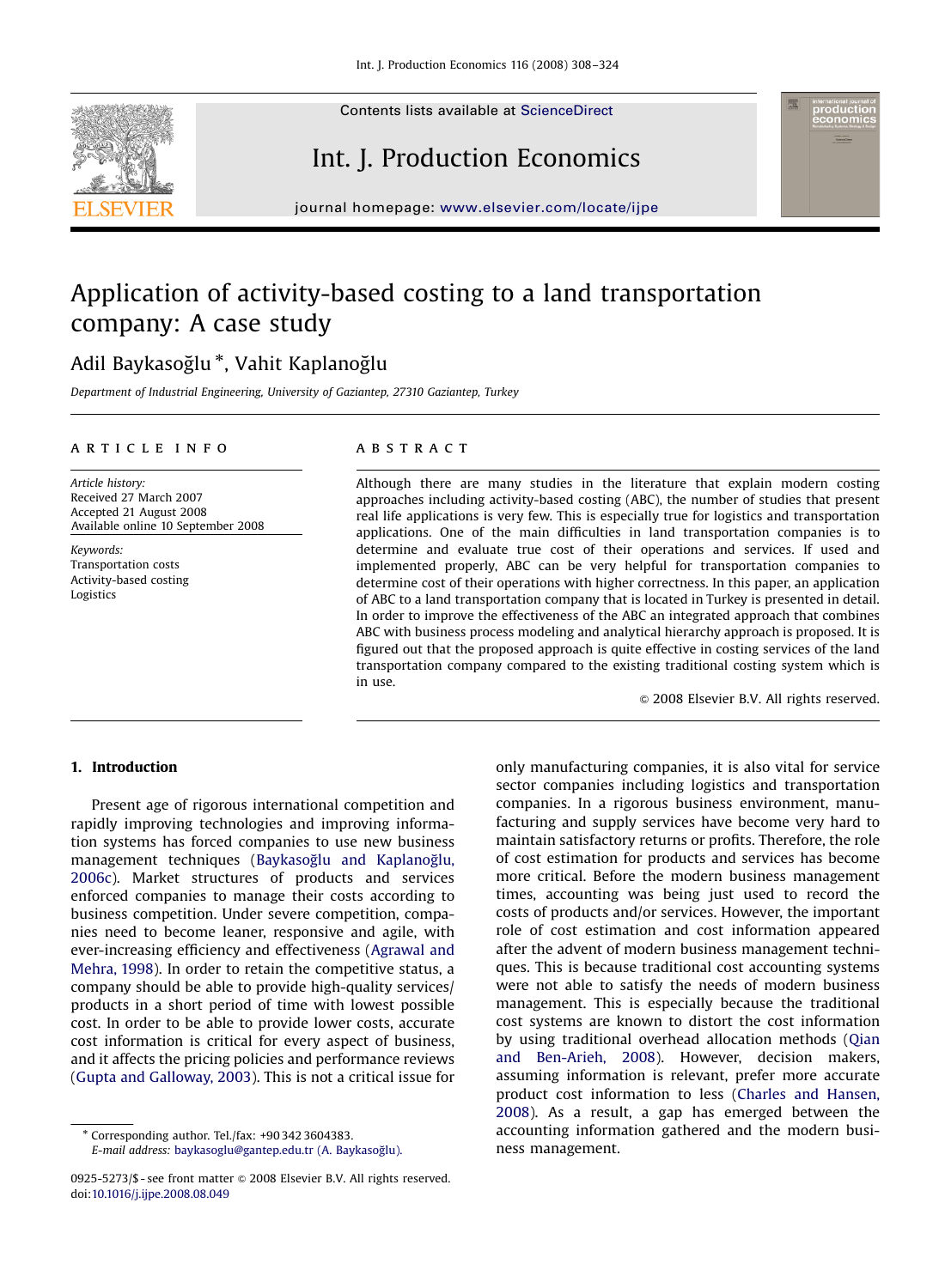Many business management concepts have been developed since the global competition had become serious. Organizations have started to practice their improvement of competitiveness. In order to achieve this goal they have started to use modern and advanced process and cost management techniques such as activitybased costing, kaizen costing, total quality management, process improvement, etc. All these kinds of techniques are being used for the sake of process improvement and for increasing the competitiveness of the organizations. Competition for logistics and transportation companies is severe and they are under the pressure of demanding business conditions. Logistics are becoming more and more important because the cost of logistics has a considerable proportion in the total cost of products. Physical distribution cost estimates range from 7.93% to 30% of sales ([Davis, 1991\)](#page--1-0). This is generally because of increasing product and/or service differentiations. Therefore, the proportion of logistics costs attract interests of researchers because the improvement of logistics cost has a direct impact on the total cost of products.

Majority of costs occurred in logistics come from the indirect costs of the services provided (Baykasoğlu and Kaplanoğlu, 2006a-c). As the customer needs change drastically and delivery time of goods decrease, the complexity of the logistics processes increase and thereby the indirect cost proportion of the logistic operations increases, even for some organizations, the overheads amount may exceed the amount of direct costs. Therefore, overhead proportion of the total costs of logistics cannot be overlooked during the cost control. The studies performed by ''Council of Logistics Management'' and ''Institute of Management Accountants'' presented that firms had increasingly asked logistic managers to plan and manage complex operations and networks while reducing cost and enhancing service [\(Pohlen and La Londe, 1994](#page--1-0)). This is a natural consequence of the importance of logistic operations within an organization.

Among all the costs (resources used), the true cost of transportation services provided must be determined accurately. On the other hand, the true costs of the transportation services are not so easy to determine at a first glance because many logistics costs remain buried in overheads and logistics managers do not have adequate visibility or control over their costs ([Pohlen and La Londe,](#page--1-0) [1994\)](#page--1-0) and the cost estimation of the transportation services have not been carried out by using sophisticated costing methods. The cost data recorded has been generally assigned to transportation services directly. However, for an adequate decision support more is needed than just cost assignment. There is a need for an instrument that is capable of linking logistical process information to financial information ([Van Damme and](#page--1-0) [Van Der Zon, 1999\)](#page--1-0).

In practice, there are some alternative means to find the cost of logistics services provided. Traditional cost accounting method is widely used in order to find the cost of the logistics services provided. Direct product profitability (DPP) and customer profitability analysis (CPA) are some other mentioned means of logistics costing. The DPP methodology attempts to identify all of the costs associated with a product or an order as it moves through the distribution channel ([Themido et al., 2000\)](#page--1-0) and CPA tries to identify the true costs associated with servicing an individual customer [\(Christoper, 1992;](#page--1-0) [Cooper and Kaplan,](#page--1-0) [1991](#page--1-0)). However, strict market conditions of logistics necessitate a different cost approach, which combines process conditions, the business costs and process performances. Although there are many studies in the literature which explain modern costing approaches including ABC, the number of studies which present actual case studies are very few. This is especially true for logistics and transportation services. If used and implemented properly ABC can be very helpful for transportation companies to determine true cost of their operations and services.

According to [Nachtmann and Al-Rifai \(2004\)](#page--1-0), ABC helped many manufacturing and service organizations to improve their competitiveness by enabling them to make better decisions based on an improved understanding of their product cost behavior. There are many applications of ABC in manufacturing organizations and about their decision processes ([Zhuang and Burns, 1992;](#page--1-0) [Dhavale,](#page--1-0) [1993;](#page--1-0) [Koltai et al., 2000;](#page--1-0) Ö[zbayrak et al., 2004;](#page--1-0) [Kirche](#page--1-0) [et al., 2005](#page--1-0); [Satoglu et al., 2006](#page--1-0)) and some applications in logistics organizations and logistics related activities such as holding cost determination ([Berling, 2008\)](#page--1-0). [Stapleton](#page--1-0) [et al. \(2004\)](#page--1-0) discussed advantages, disadvantages and difficulties of ABC for logistics and marketing in general. [Goldsby and Closs \(2000\)](#page--1-0) illustrated application of ABC to reverse logistics activities performed across supply chain organization without presenting details of implementation. [Van Damme and Van Der Zon \(1999\)](#page--1-0) presented a logistics management accounting framework to support logistics management decisions without presenting an actual implementation. [Liberatore and Miller \(1998\)](#page--1-0) proposed a framework for integrating ABC, analytical hierarchy process (AHP) and balanced scorecard for logistic strategy development and monitoring. [Pohlen](#page--1-0) [and La Londe \(1994\)](#page--1-0) carried out a survey of leading-edge firms within USA in order to present trends for implementing ABC. They concluded that there is a trend towards implementing ABC in logistics and most firms expect the ABC applications in logistics to produce results similar to those experienced in manufacturing. However, we did not find many applications and implementations of ABC in transportation companies, especially in Turkey we did not come across with any real application. The work of [Themido et al. \(2000\)](#page--1-0) is one of most detailed study on the application of ABC to logistics. They presented application of ABC for costing the service provided by a third-part logistics operator in Portugal to one of its clients.

In this paper, an application of ABC-based costing model to a land transportation company is presented. In the case study most of the costs elements of the transportation company are evaluated through the ABCbased model. In the costing model, SIMPROCESS is used for process modeling and AHP methodology is employed to determine cost driver parameters similar to [Schnieder](#page--1-0)[jans and Garvin \(1997\)](#page--1-0). The results obtained from the ABC-based model are compared with the results of